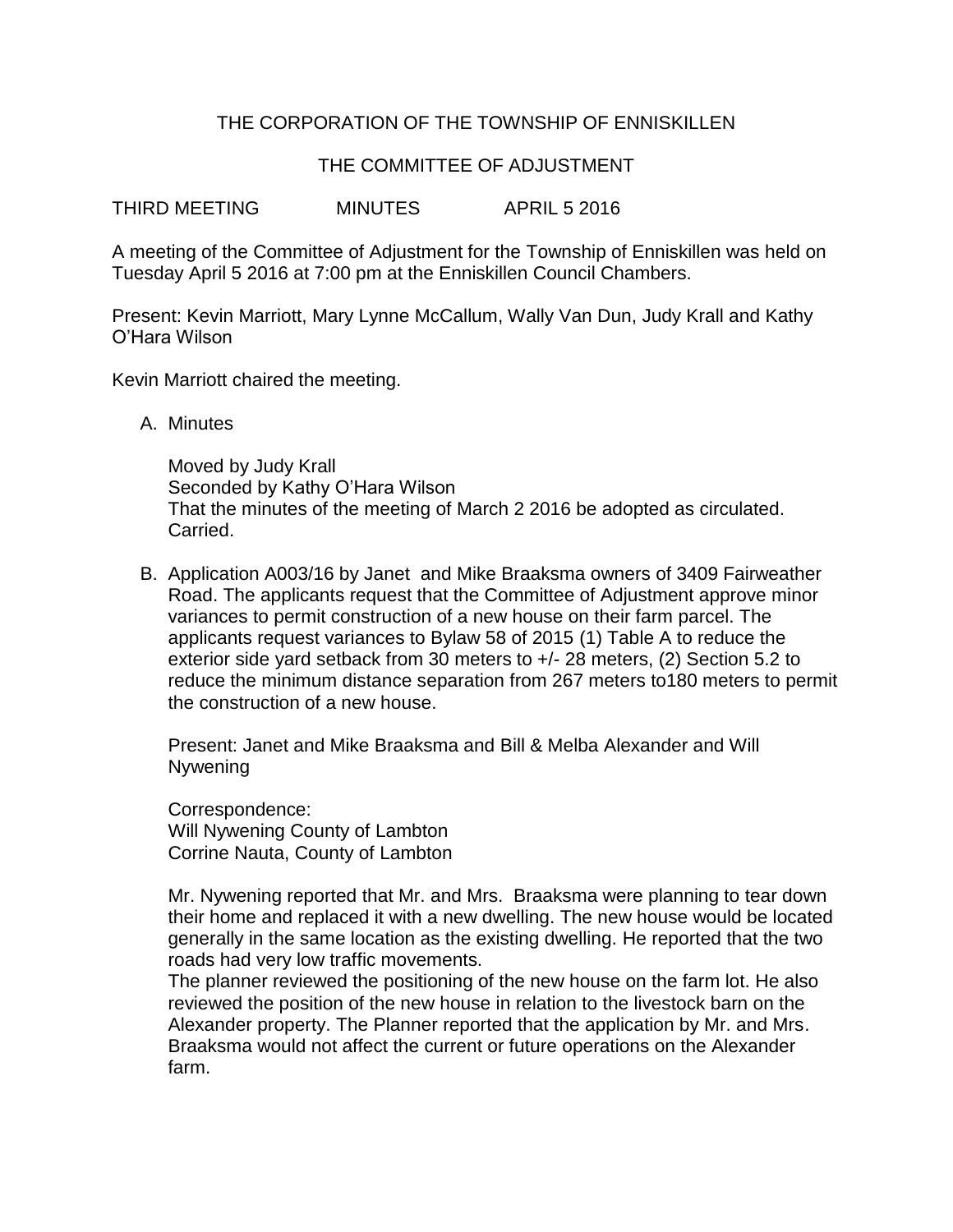THIRD MEETING 2 APRIL 5 2016

The Building department noted that a new septic system would be required to be installed in the new house. During the construction process attention was required to ensure that the septic systems used by the dwelling units were protected.

No comments were received form the applicants or Mr. and Mrs. Alexander.

The Planner reported that the applicants would be required to enter an agreement with the Township to permit the temporary positioning of two houses on the farm parcel.

Moved by Kathy O'Hara Wilson Seconded by Judy Krall That minor variance application A003/16 be approved. Carried.

Conditions:

- 1. That the owners obtain the necessary building permits and install a new septic system.
- 2. That the variance from the road allowance applies to permit the proposed building location even if the lot line is found to be closer than provided in the application.
- 3. That if the owners live in the existing house during construction of the new house, the owners enter into an agreement with the Township providing for the removal of the existing house upon completion of the new house and for the adequate provision and protection of a septic system for the existing house during construction of the new house.

### Reasons:

The minor variances maintain the intent and purpose of the Official Plan and Zoning Bylaw are minor in nature and are appropriate for the development of the land.

C. Application A004/16 by Greg Freer of Pt lot 23 Concession 3 Township of Enniskillen. The applicants request that the Committee of Adjustment approve a minor variance to permit the construction of a new house on their farm. The applicants request a variance to Bylaw 58 of 2015 Section 5.2 (a) to reduce the minimum distance separation from 267 meters to 130 meters to permit the construction of a new house.

Present: Gary and Greg Freer.

Correspondence: Will Nywening County of Lambton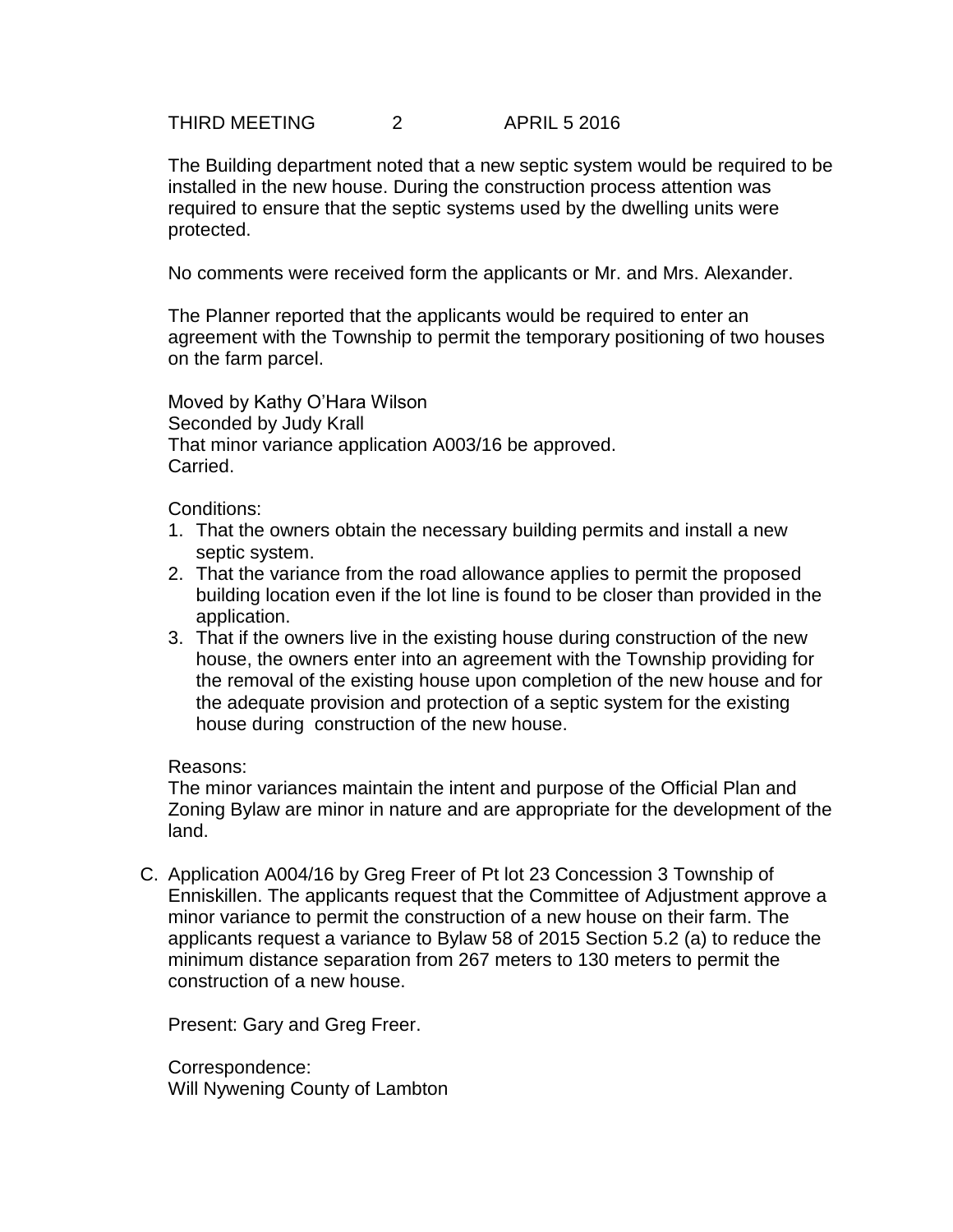# THIRD MEETING 3 APRIL 5 2016

Corrine Nauta County of Lambton

The Planner reviewed his report noting that the applicants proposed to construct a dwelling unit on the farm property. The applicants proposed to construct the dwelling in the only area fronting on the road outside of the Conservation Authority regulated area.

The location of the dwelling would be closer to the livestock operation on the south side of Oil Springs Line.

The Planner noted that if the house were constructed the livestock owner could expand their horse operation and comply with MDS provisions in the zoning regulations.

The applicants made no comment during the proceedings.

### Moved by Kathy O'Hara Wilson

Seconded by Judy Krall

That application A004/16 be approved providing a variance to Bylaw 58 of 2015 Section 5.2 (a) to reduce the minimum distance separation from 267 meters to 130 meters to the livestock operation located at 5233 Oil Springs Line.

Carried.

.

No Conditions

### Reasons:

The minor variance maintains the intent and purpose of the Official Plan and zoning bylaw is minor in nature and is appropriate for the development of the land.

D. Applications B001/16 and A002-16 by Wayne Anderson and Karen Thompson in regards to Shiloh Line

The applications were reviewed on March 2 2016 at which time they were tabled to permit the applicant time to review options associated with the septic system on the property.

Present: Wayne Anderson

The Planner reviewed the severance application and the minor variance application. The planner reported that he had no concerns in regards to the two applications.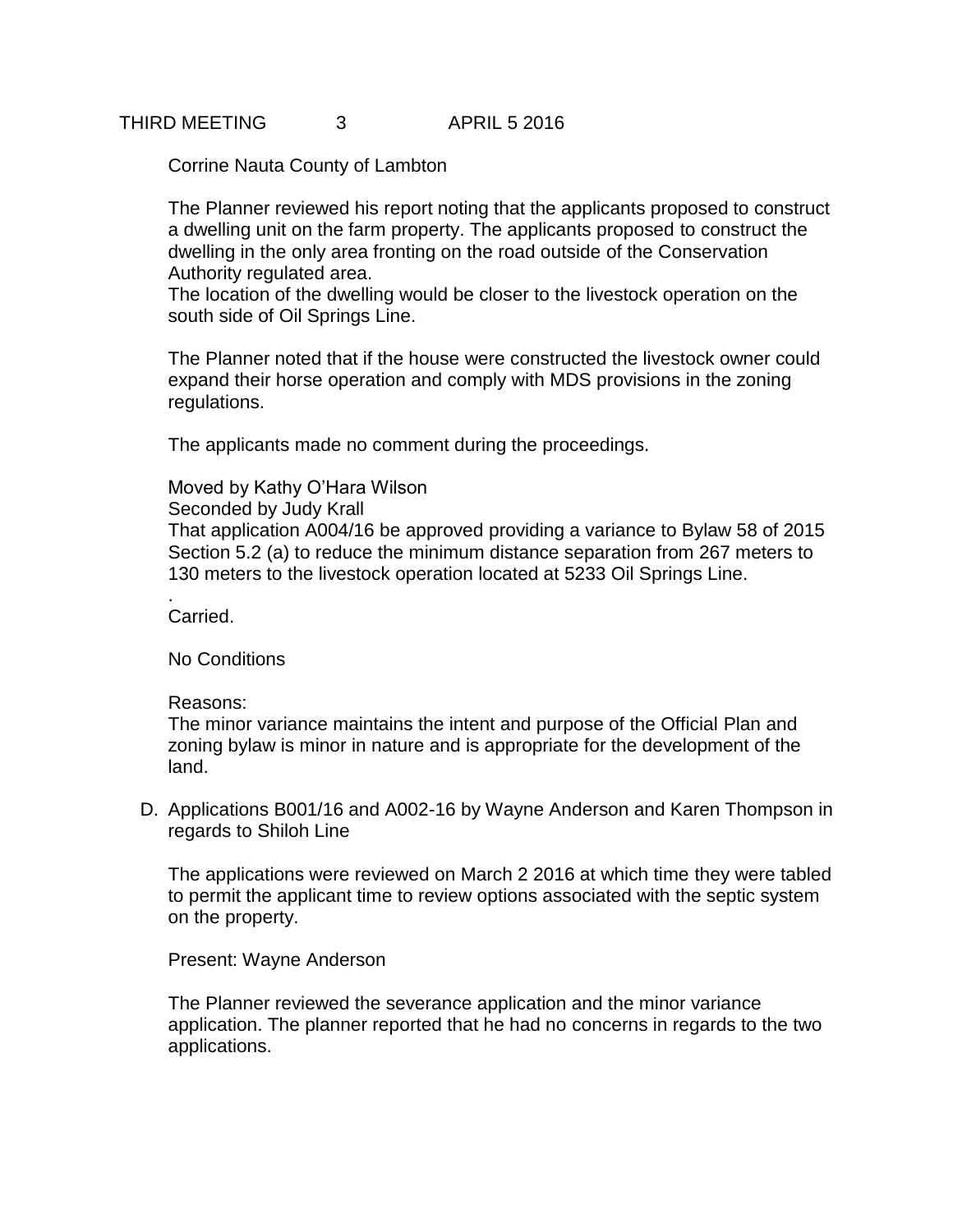Mr. Anderson confirmed that he was currently reviewing his options in regards to repairing the existing septic system or replacing the septic system.

Moved by Mary Lynne McCallum Seconded by Kathy O'Hara Wilson That severance application B002/16 be approved. Carried.

Conditions:

- 1. That a copy of the deed and survey in a form suitable for registration be deposited with the Secretary Treasurer.
- 2. That a fee of \$250.00 be paid the Township of Enniskillen by cash or certified cheque.
- 3. That all conditions are to be fulfilled within one year of the notice of decision of this consent. The certificate of consent required by Section 53 (42) of the Planning Act must be obtained within one year of the notice of decision of this consent. The applicant is responsible for ensuring that the provisional consent does not lapse.
- 4. That the applicant at their expense shall install adequate access to the retained and severed properties as determined by the Township Road Superintendent.
- 5. That a fee of \$75.00 be made payable to the County of Lambton for septic inspection of the lot.
- 6. That the existing septic system be upgraded to current Building Code standards or a new septic system be installed.
- 7. That the municipal engineer prepare amendments to all Drainage Act reports assessing the severed lot and the retained lot for their appropriate share of future maintenance of any drain. The applicants agree to the assessments.
- 8. That a minor variance be obtained reducing the minimum distance separation from the livestock facilities at 3131 Shiloh Line
- 9. That the existing grain bin be removed from the retained farm.
- 10.The retained farm be rezoned to prohibit the construction of a dwelling unit.
- 11.That a parks dedication fee of \$1,000 be paid to the Township of Enniskillen.

Reasons:

1. That the severance is in conformity with the applicable policies respecting severances of residential lots in the agricultural area.

Moved by Kathy O'Hara Wilson Seconded by Judy Krall That minor variance application A002/16 to Bylaw 58 of 2015 be approved: